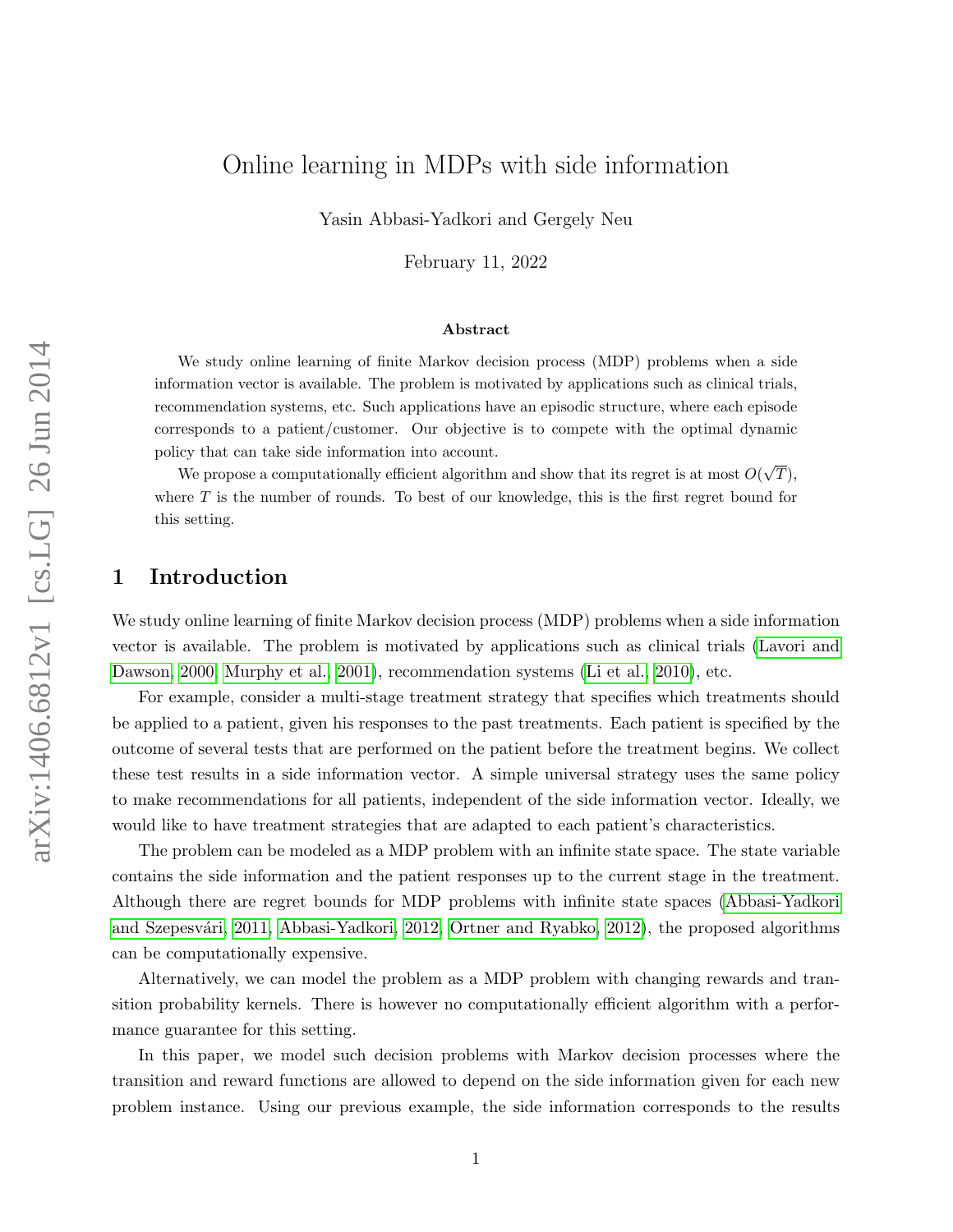of the tests preceding the treatment, actions correspond to different treatment options, and the states are given by the outcome of the applied treatments. Every new patient corresponds to a new episode in the decision problem, where the transitions and rewards characterizing the treatment procedure are influenced by the history of the patient in question. In what follows, we precisely formulate the outlined decision problem and provide a principled way of utilizing side information to maximize rewards.

### 2 Background

To set up our goals, we need to fix some notations. Let  $||v||$  denote the  $\ell^2$  norm of vector v. A finite episodic Markov decision process (MDP) is characterized by its finite state space  $S$ , finite action space A, transition function P and reward function r. An episodic MDP also has a few special states, the starting state and some terminal states: Each episode starts from the designated starting state and ends when it reaches a terminal state. When, in addition, the state space has a layered structure with respect to the transitions, we get the so-called loop-free variant of episodic MDPs. The layered structure of the state space means that  $S = \bigcup_{l=0}^{L} S_l$ , where  $S_l$  is called the *l*th layer of the state space,  $S_l \cap S_k = \emptyset$  for all  $l \neq k$ , and the agent can only move between consecutive layers. That is, for any  $s \in \mathcal{S}_l$  and  $a \in \mathcal{A}$ ,  $P(s'|s, a) = 0$  if  $s' \notin \mathcal{S}_{l+1}, l = 0, \ldots, L-1$ . In particular, each episode starts at layer 0, from state  $s_0$ . In every state  $s_l \in S_l$ , the learner chooses an action  $a_l \in \mathcal{A}$ , earns some reward  $r(s_l, a_l)$ , and is eventually transferred to state  $s_{l+1} \sim P(\cdot | s, a)$ . The episode ends when the learner reaches any state  $s<sub>L</sub>$  belonging to the last layer  $\mathcal{S}_L$ . This assumption is equivalent to assuming that each trajectory consists of exactly  $L$  transitions.<sup>[1](#page-1-0)</sup> This framework is a natural fit for episodic problems where time is part of the state variable. Figure [1](#page-2-0) shows an example of a loop-free episodic MDP. For any state  $s \in S$  we will use  $l_s$  to denote the index of the layer s belongs to, that is,  $l_s = l$  if  $s \in S_l$ .

A deterministic policy  $\pi$  (or, in short: a policy) is a mapping  $\pi : \mathcal{S} \to \mathcal{A}$ . We say that a policy  $\pi$ is followed in an episodic MDP problem if the action in state  $s \in S$  is set to be  $\pi(s)$ , independently of previous states and actions. The set of all deterministic policies will be denoted by Π. A random path  $\mathbf{u} = (\mathbf{s}_0, \mathbf{a}_0, \dots, \mathbf{s}_{L-1}, \mathbf{a}_{L-1}, \mathbf{s}_L)$  is said to be generated by policy  $\pi$  under the transition model P if the initial state is  $\mathbf{s}_0$  and  $\mathbf{s}_{l+1} \in \mathcal{S}_{l+1}$  is drawn from  $P(\cdot | \mathbf{s}_l, \pi(\mathbf{s}_l))$  for all  $l = 0, 1, ..., L-1$ . We denote this relation by  $\mathbf{u} \sim (\pi, P)$ . Define the value of a policy  $\pi$ , given a fixed reward function r and a transition model P as

$$
W(r, \pi, P) = \mathbb{E}\left[\sum_{l=0}^{L-1} r(\mathbf{s}_l, \pi(\mathbf{s}_l)) \middle| \mathbf{u} \sim (\pi, P)\right],
$$

that is, the expected sum of rewards gained when following  $\pi$  in the MDP defined by r and P.

<span id="page-1-0"></span> $1$ Note that all loop-free state spaces can be transformed to one that satisfies our assumptions with no significant increase in the size of the problem. A simple transformation algorithm is given in Appendix A of György et al.  $(2007)$ .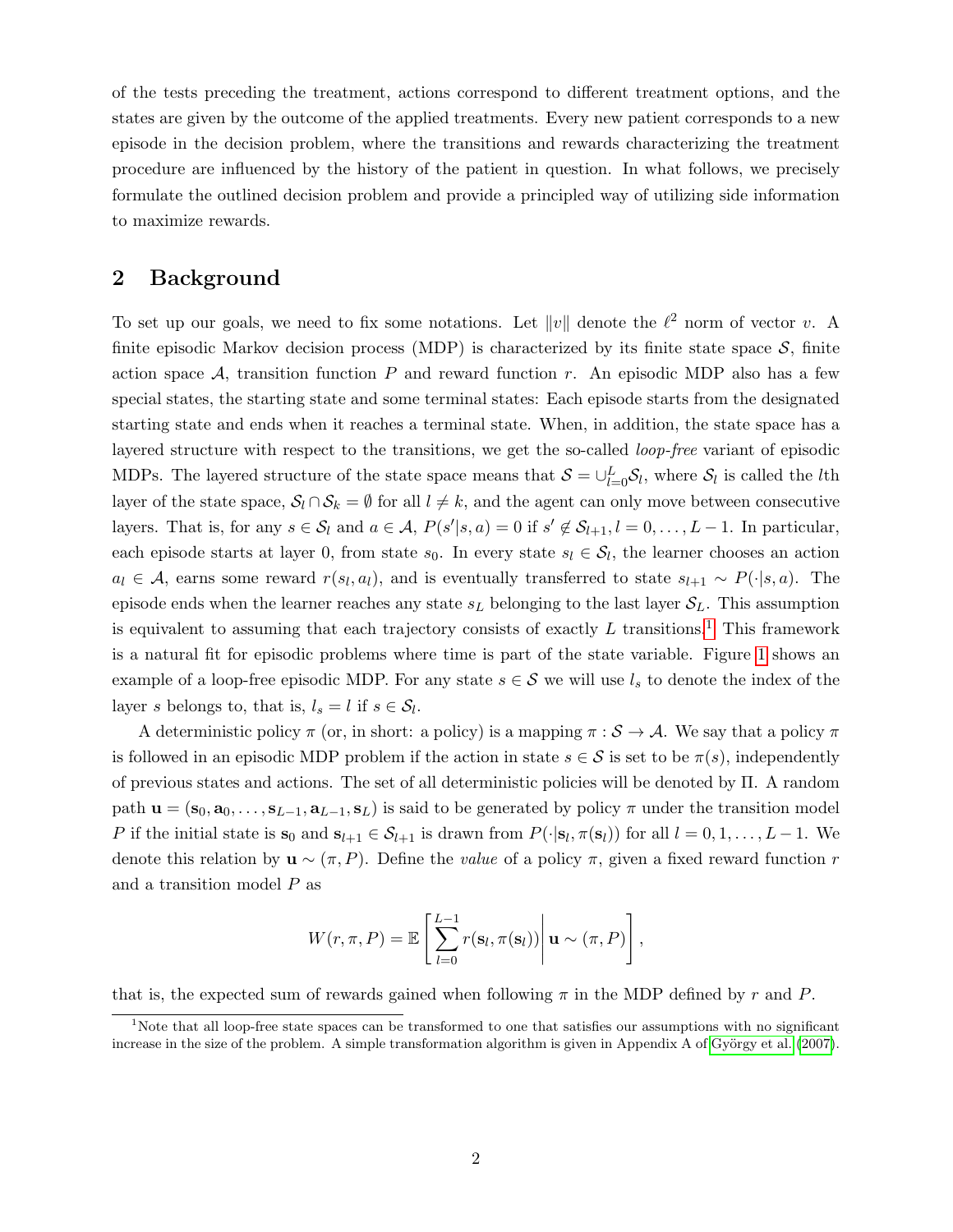

<span id="page-2-0"></span>Figure 1: An example of a loop-free episodic Markov decision process when two actions  $a_1$  ("up") and  $a_2$  ("down") are available in all states. Nonzero transition probabilities under each action are indicated with arrows between circles representing states. In the case of two successor states, the successor states with the intended direction with larger probabilities are connected with solid arrows, dashed arrows indicate less probable transitions.

## 3 The learning problem

We consider episodic loop-free environments where the transitions and rewards are influenced by some vector  $x \in D \subset \mathbb{R}^d$  of side information. In particular, the probability of a transition to state  $s'$  given that action a was chosen in state s is given by the generalized linear model

$$
P_x(s'|s, a) = \sigma(\varphi(x)^\top \theta_*(s', s, a)),
$$

where  $\sigma : \mathbb{R} \to [0, 1]$  is a *link function* (such as sigmoid function),  $\varphi : \mathbb{R}^d \to \mathbb{R}^n$  is a feature mapping, and  $\theta_*(s', s, a) \in \Theta \subset \mathbb{R}^n$  is some unknown parameter vector for each individual  $(s', s, a) \in S \times S \times A$ . Furthermore, the rewards are parametrized as

$$
\mathbb{E}\left[r_x(s,a)\right] = \sigma(\psi(x)^\top \lambda_*(s,a)),
$$

where  $\psi : \mathbb{R}^d \to \mathbb{R}^m$  is another feature mapping and  $\lambda_*(s, a) \in \Lambda \subset \mathbb{R}^m$ .

In every episode  $t = 1, 2, \ldots, T$  of our learning problem, we are given a side information vector  $x_t$ , which gives rise to the reward function  $r_{x_t}$  and transition functions  $P_{x_t}$ . A reasonable goal in this setting is to accumulate nearly as much reward as the best dynamic policy that can take side information into account. Defining such a dynamic policy as a mapping  $\phi : \mathbb{R}^d \to \Pi$ , we denote the best achievable performance by

<span id="page-2-1"></span>
$$
V_T^* = \max_{\phi: \mathbb{R}^d \to \Pi} \sum_{t=1}^T W(r_{x_t}, \phi(x_t), P_{x_t}).
$$
\n(1)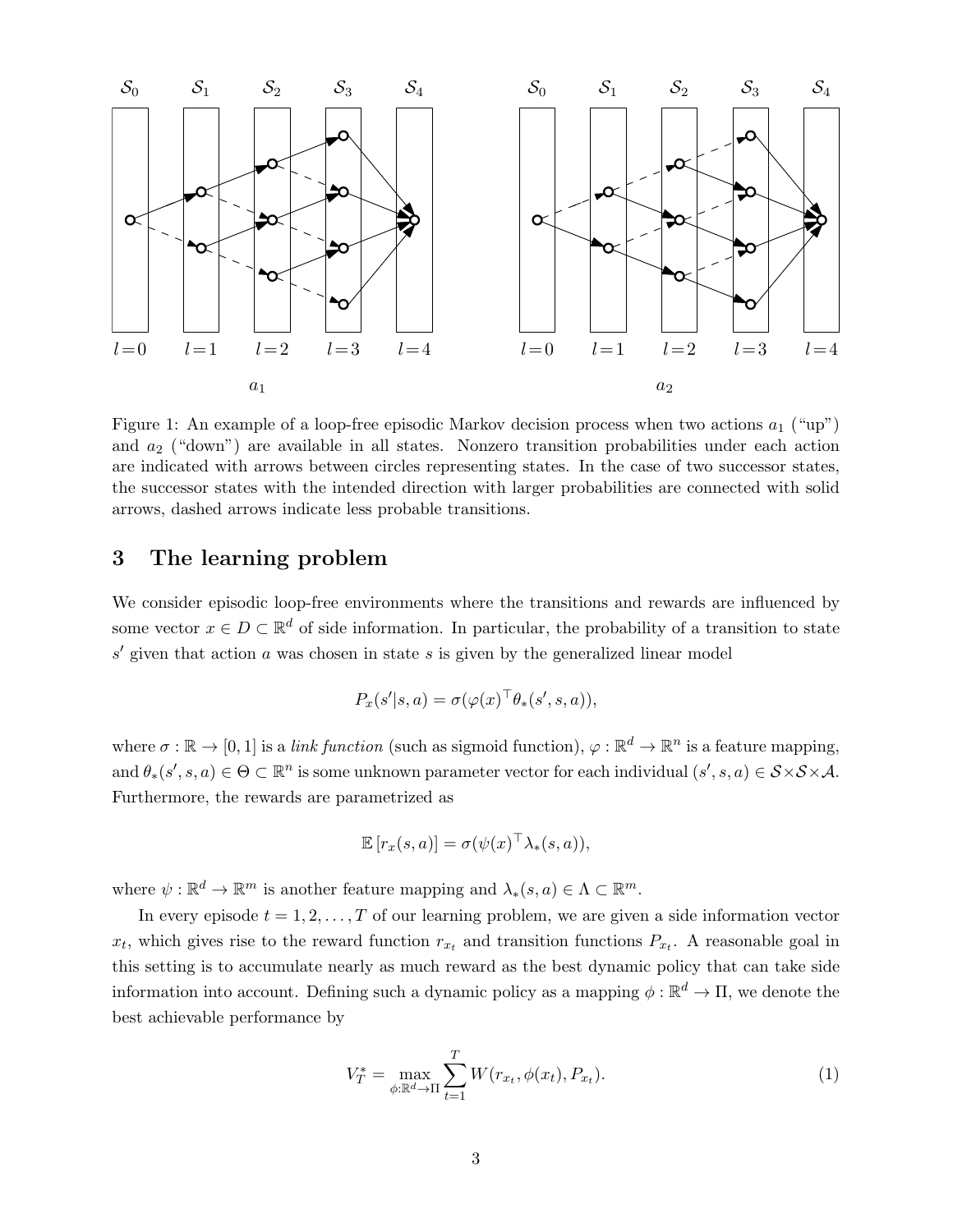The expected value of the learner's policy  $\pi_t$  in episode t will be denoted by  $\mathbf{v}_t = W(r_{x_t}, \pi_t, P_{x_t})$ . We are interested in online algorithms that have no information about the parameter vectors  $\theta_*$ and  $\lambda_*$  at the beginning of the learning process, but minimize the following notion of regret:

$$
\widehat{\mathfrak{R}}_T = V_T^* - \sum_{t=1}^T \mathbf{v}_t.
$$

## 4 Algorithm

Algorithm 1 Algorithm for online learning in episodic MDPs with side information. **Input:** State space S, action space A, confidence parameter  $0 < \delta < 1$ . Initialization: For each episode  $t = 1, 2, \ldots, T$ :

- 1. Observe side information  $x_t$ .
- 2. Construct confidence sets according to Equations [\(5\)](#page-4-0) and [\(6\)](#page-4-1)
- 3. Compute  $\pi_t$ ,  $P_t$  and  $\hat{\mathbf{r}}_t$  according to Equation [\(2\)](#page-4-2).
- 4. Traverse path  $\mathbf{u}_t \sim (\boldsymbol{\pi}_t, P_{x_t}).$
- 5. Receive rewards  $\sum_{l=0}^{L-1} r_{x_t}(\mathbf{s}_l^{(t)})$  $_{l}^{\left( t\right) },\mathbf{a}_{l}^{\left( t\right) }$  $\binom{t}{l}$ .

Our algorithm combines ideas from the UCRL2 algorithm of [Jaksch et al.](#page-11-6) [\(2010\)](#page-11-6) and the results of [Filippi et al.](#page-11-7) [\(2010\)](#page-11-7). The algorithm that we propose is based on the Optimism in the Face of Uncertainty (OFU) principle. First proposed by [Lai and Robbins](#page-11-8) [\(1985\)](#page-11-8), OFU is a general principle that can be employed to design efficient algorithms in many stochastic online learning problems [\(Auer et al., 2002,](#page-11-9) [Auer, 2002,](#page-11-10) [Dani et al., 2008,](#page-11-11) Abbasi-Yadkori and Szepesvári, 2011). The basic idea is to maintain a confidence set for the unknown parameter vector and then in every round choose an estimate from the confidence set together with a policy so that the predicted expected reward is maximized, i.e., the estimate-policy pair is chosen optimistically.

To implement the OFU principle, we construct confidence sets  $\Theta_t$  and  $\Lambda_t$  that contain the true models  $\theta_*$  and  $\lambda_*$  with probability at least  $1 - \delta$  each. The confidence parameter  $\delta \in (0,1)$  is specified by the user. Our parametric estimates take the form

$$
P_x^{\theta}(s'|s, a) = \sigma(\varphi(x)^{\top} \theta(s', s, a))
$$

and

$$
r_x^{\lambda}(s, a) = \sigma(\psi(x)^{\top} \lambda(s, a))
$$

for each  $x \in \mathbb{R}^d$  and  $(s', s, a) \in S \times S \times A$ . Using these notations, the confidence sets  $\Theta$  and  $\Lambda$ translate to confidence sets for the transition and reward functions as

$$
\mathcal{P}_x(\mathbf{\Theta}) = \left\{ P_x^{\theta} : \theta \in \mathbf{\Theta} \right\} \quad \text{and} \quad \mathcal{R}_x(\mathbf{\Lambda}) = \left\{ r_x^{\lambda} : \lambda \in \mathbf{\Lambda} \right\}.
$$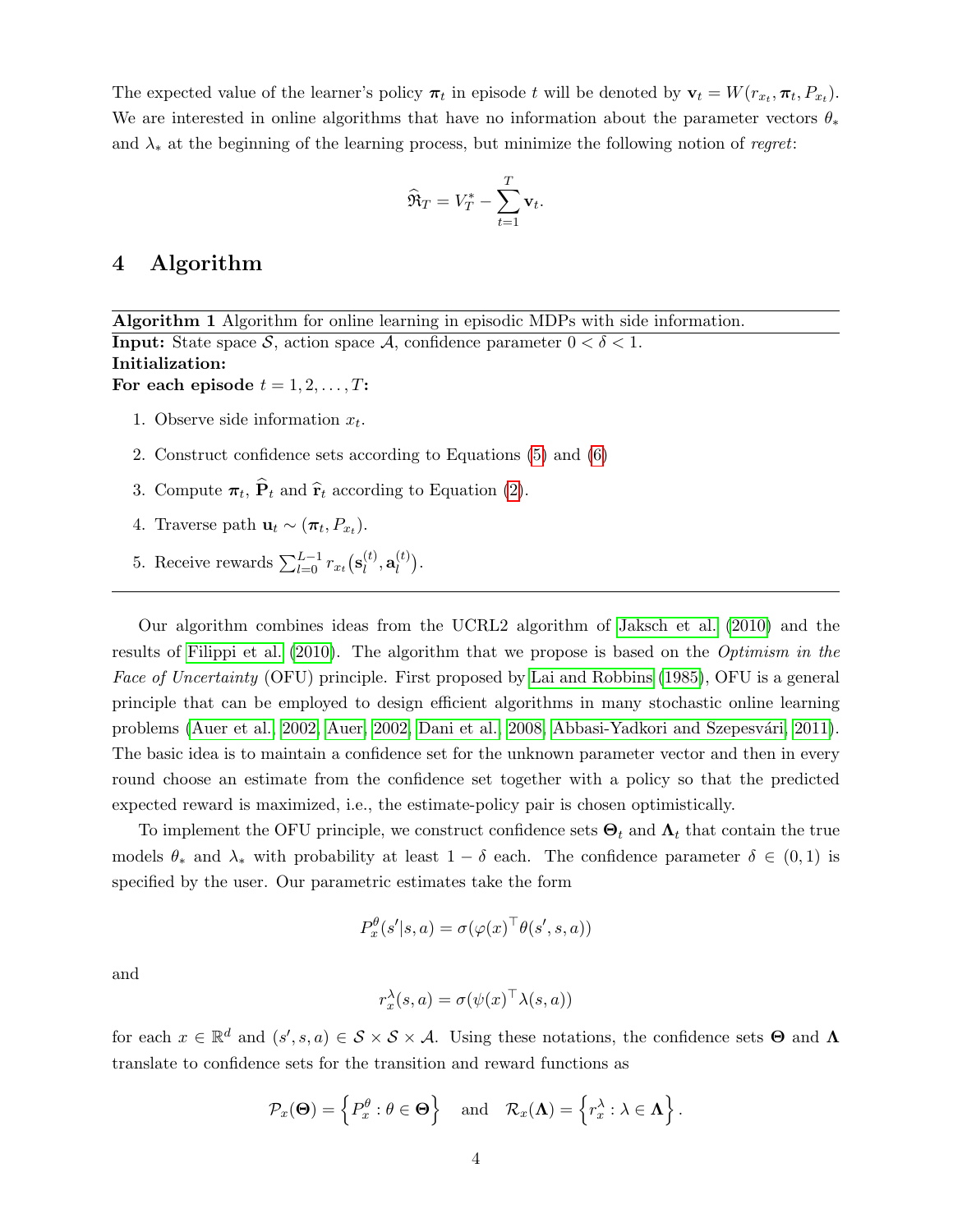Using these confidence sets, we select our model and policy simultaneously as

<span id="page-4-2"></span>
$$
\left(\boldsymbol{\pi}_t, \widehat{\mathbf{P}}_t, \widehat{\mathbf{r}}_t\right) = \underset{\substack{\boldsymbol{\pi}_t \in \Pi \\ P_{x_t}^{\theta} \in \mathcal{P}_{x_t}(\boldsymbol{\Theta}), r_{x_t}^{\lambda} \in \mathcal{R}_{x_t}(\boldsymbol{\Lambda})}}{\arg \max} W\left(r_{x_t}^{\lambda}, \boldsymbol{\pi}_t, P_{x_t}^{\theta}\right).
$$
\n(2)

The above optimization task can be efficiently performed by the extended dynamic programming algorithm presented in Section [6](#page-9-0) (see also [Neu et al., 2012\)](#page-12-1).

We employ techniques similar to [Filippi et al.](#page-11-7) [\(2010\)](#page-11-7) to construct our confidence sets. Let

$$
\mathbf{N}_{t,s,a,s'} = I + \sum_{u=1}^{t-1} \mathbb{I}_{\{\mathbf{s}_{l_s}^{(u)} = s, \mathbf{a}_{l_s}^{(u)} = a, \mathbf{s}_{l_s+1}^{(u)} = s'\}} \varphi(x_u) \varphi(x_u)^\top
$$

and

$$
\mathbf{M}_{t,s,a} = I + \sum_{u=1}^{t-1} \mathbb{I}_{\{\mathbf{s}_{l_s}^{(u)} = s, \mathbf{a}_{l_s}^{(u)} = a\}} \psi(x_u) \psi(x_u)^\top.
$$

Let  $S_t(s, a)$  be the set of time steps up to time t that  $(s, a)$  is observed. At time t, we solve the equations

<span id="page-4-4"></span><span id="page-4-3"></span>
$$
\sum_{u \in \mathbf{S}_t(s,a)} (r_{x_u}(s,a) - \sigma(\psi(x_u)^\top \lambda(s,a))) = 0,
$$
\n(3)

$$
\sum_{u \in \mathbf{S}_t(s,a)} (\mathbb{I}_{\{\mathbf{s}_{l_{s'}}^{(u)} = s'\}} - \sigma(\varphi(x_u)^\top \theta(s,a,s'))) = 0, \qquad (4)
$$

to obtain  $\tilde{\lambda}_t(s, a)$  and  $\tilde{\theta}_t(s, a, s')$ . Let  $\rho_t$  be an increasing function (to be specified later). Then, the confidence interval corresponding with  $r_{x_t}(s, a)$  at time t is  $[\mathbf{r}_t^-(s, a), \mathbf{r}_t^+(s, a)]$ , where

$$
\mathbf{r}_t^-(s,a) = \sigma(\psi(x_t)^\top \widetilde{\boldsymbol{\lambda}}_t(s,a)) - \rho_t \|\psi(x_t)\|_{\mathbf{M}_{t,s,a}^{-1}},
$$

and

$$
\mathbf{r}_t^+(s,a) = \sigma(\psi(x_t)^\top \widetilde{\boldsymbol{\lambda}}_t(s,a)) + \rho_t \|\psi(x_t)\|_{\mathbf{M}_{t,s,a}^{-1}}.
$$

Similarly, the confidence interval corresponding with  $P_{x_t}(s'|s, a)$  at time t is given by  $[\mathbf{p}_t^-(s'|s, a), \mathbf{p}_t^+(s'|s, a)],$ where

$$
\mathbf{p}_t^-(s'|s,a) = \sigma(\varphi(x_t)^\top \widetilde{\boldsymbol{\theta}}_t(s',s,a)) - \rho_t ||\varphi(x_t)||_{\mathbf{N}_{t,s,a,s'}^{-1}},
$$

and

$$
\mathbf{p}_t^+(s'|s,a) = \sigma(\varphi(x_t)^\top \widetilde{\boldsymbol{\theta}}_t(s',s,a)) + \rho_t \|\varphi(x_t)\|_{\mathbf{N}_{t,s,a,s'}^{-1}}.
$$

<span id="page-4-0"></span>Summarizing, our confidence sets for the reward and transition functions are respectively defined as

$$
\mathcal{R}_{x_t}(\mathbf{\Lambda}_t) = \left\{ r : r(s, a) \in [\mathbf{r}_t^-(s, a), \mathbf{r}_t^+(s, a)] \right\}
$$
(5)

<span id="page-4-1"></span>and

$$
\mathcal{P}_{x_t}(\Theta_t) = \left\{ P : P(s'|s, a) \in \left[ \mathbf{p}_t^-(s'|s, a), \mathbf{p}_t^+(s'|s, a) \right] \right\}.
$$
 (6)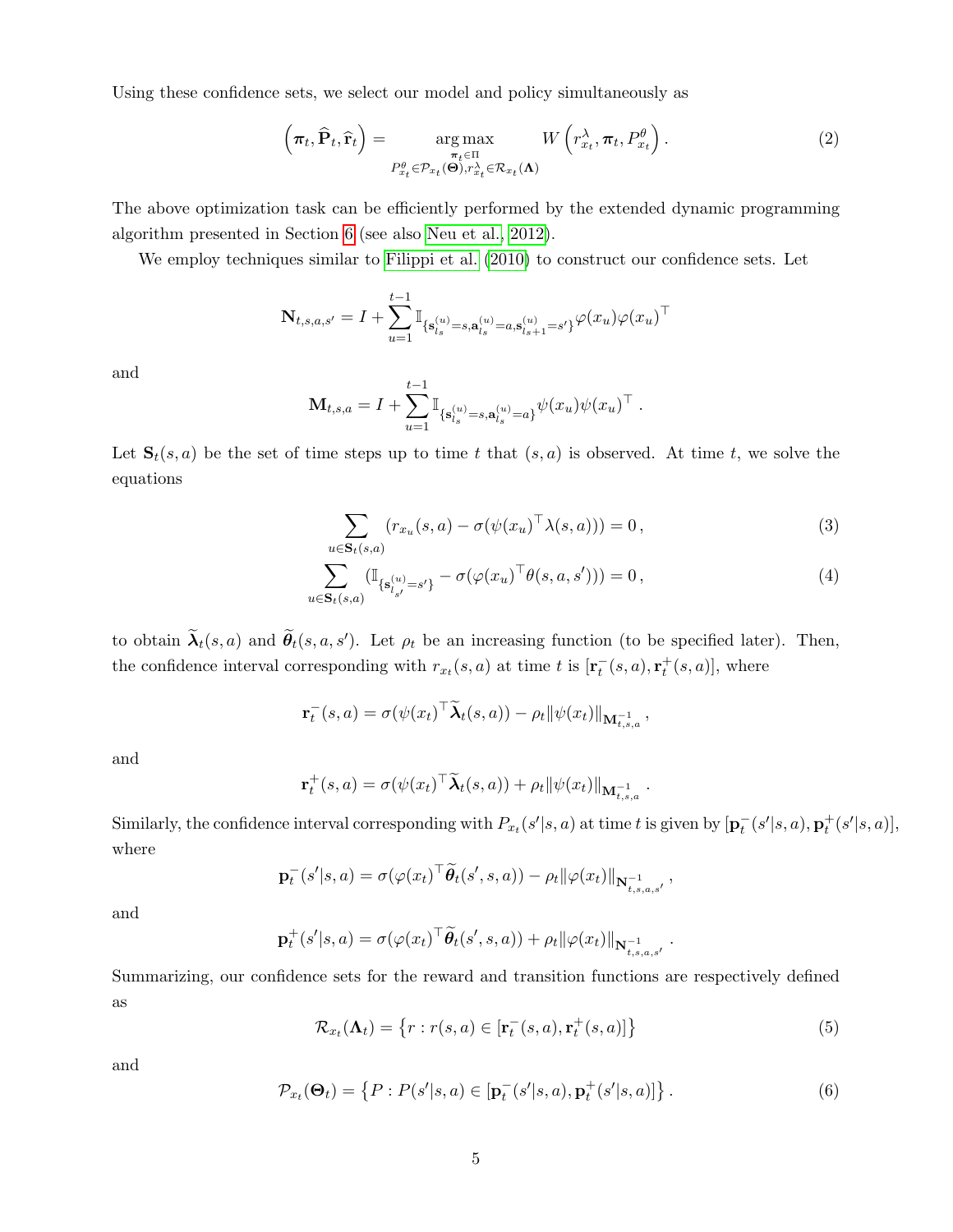### 5 Analysis

<span id="page-5-0"></span>First, we make a number of assumptions.

**Assumption 1.** Function  $\sigma : \mathbb{R} \to \mathbb{R}$  is continuously differentiable, Lipschitz with constant  $k_{\sigma}$ . Further, we have that  $c_r = \inf_{x \in D, \theta \in \Theta} \dot{\sigma}(\varphi(x)^{\top} \theta) > 0$ , and  $c_P = \inf_{x \in D, \lambda \in \Lambda} \dot{\sigma}(\psi(x)^{\top} \lambda) > 0$ , where  $\dot{\sigma}$  denotes the derivative of  $\sigma$ .

<span id="page-5-1"></span>**Assumption 2.** There exists  $L > 0$  such that for all  $x \in D$ ,  $||x|| \leq L$ .

<span id="page-5-2"></span>**Assumption 3.** Function  $\sigma : \mathbb{R} \to \mathbb{R}$  is bounded in [0, 1].

The main result of this section is the following theorem.

<span id="page-5-4"></span>**Theorem [1](#page-5-0).** Let Assumptions 1[,2,](#page-5-1)[3](#page-5-2) hold. Then, with probability at least  $1 - \delta$ , for any sequence of side information vectors,[2](#page-5-3)

$$
\widehat{\mathfrak{R}}_T = \widetilde{\mathcal{O}}\left(L|\mathcal{S}|^2|\mathcal{A}|(n+m)\sqrt{T}\right).
$$

We will need a number of lemmas to prove the theorem.

<span id="page-5-5"></span>**Lemma 1** [\(Filippi et al.](#page-11-7) [\(2010\)](#page-11-7), Proposition 1). Take any  $\delta$ , t such that  $0 < \delta < \min\left(1, \frac{m}{e}\right)$  $\frac{n}{e}$ ,  $\frac{n}{e}$  $\frac{n}{e}$ ) and  $1 + \max(m, n, 2) \le t \le T$ . Let  $\kappa = \sqrt{3 + 2 \log(1 + 2L^2)}$ . Let

$$
\beta_{r,t}(\delta) = \frac{2k_{\sigma}\kappa}{c_r} \sqrt{2n \log(t) \log(n/\delta)},
$$
  

$$
\beta_{P,t}(\delta) = \frac{2k_{\sigma}\kappa}{c_P} \sqrt{2m \log(t) \log(m/\delta)}.
$$

Let  $\widetilde{\lambda}_t(s, a)$  and  $\widetilde{\theta}_t(s, a, s')$  be the solutions of [\(3\)](#page-4-3) and [\(4\)](#page-4-4), respectively. Then, for any  $x \in \mathbb{R}^d$ , any  $z = (s, a)$ , and any  $s' \in S_{l_s+1}$ , with probability at least  $1 - \delta$ , it holds that

$$
\left|\sigma\left(\varphi(x)^{\top}\theta_{*}(z,s')\right)-\sigma\left(\varphi(x)^{\top}\widetilde{\theta}_{t}(z,s')\right)\right|\leq \beta_{r,t}(\delta)\|\varphi(x)\|_{\mathbf{N}_{t,z,s'}^{-1}}.
$$

Also, with probability at least  $1 - \delta$ ,

$$
\left|\sigma\left(\psi(x)^\top\lambda_*(z)\right)-\sigma\left(\psi(x)^\top\widetilde{\boldsymbol{\lambda}}_t(z)\right)\right|\leq \beta_{P,t}(\delta)\|\psi(x)\|_{\mathbf{M}_{t,z}^{-1}}.
$$

<span id="page-5-6"></span>**Lemma 2** [\(Abbasi-Yadkori](#page-11-4) [\(2012\)](#page-11-4), Lemma E.3). Let  $\{w_1, \ldots, w_t\}$  be a sequence in  $\mathbb{R}^k$ . Define  $W_s = I + \sum_{\tau=1}^{s-1} w_{\tau} w_{\tau}^{\top}$ . If  $||w_{\tau}|| \leq L$  for all  $\tau$ , then

$$
\sum_{s=1}^{t} \min\left(1, \|w_s\|_{W_s^{-1}}^2\right) \le 2k \log\left(1 + \frac{tL^2}{k}\right) .
$$

<span id="page-5-3"></span><sup>&</sup>lt;sup>2</sup>We use  $\tilde{\mathcal{O}}$  to hide logarithmic factors in the big-O notation.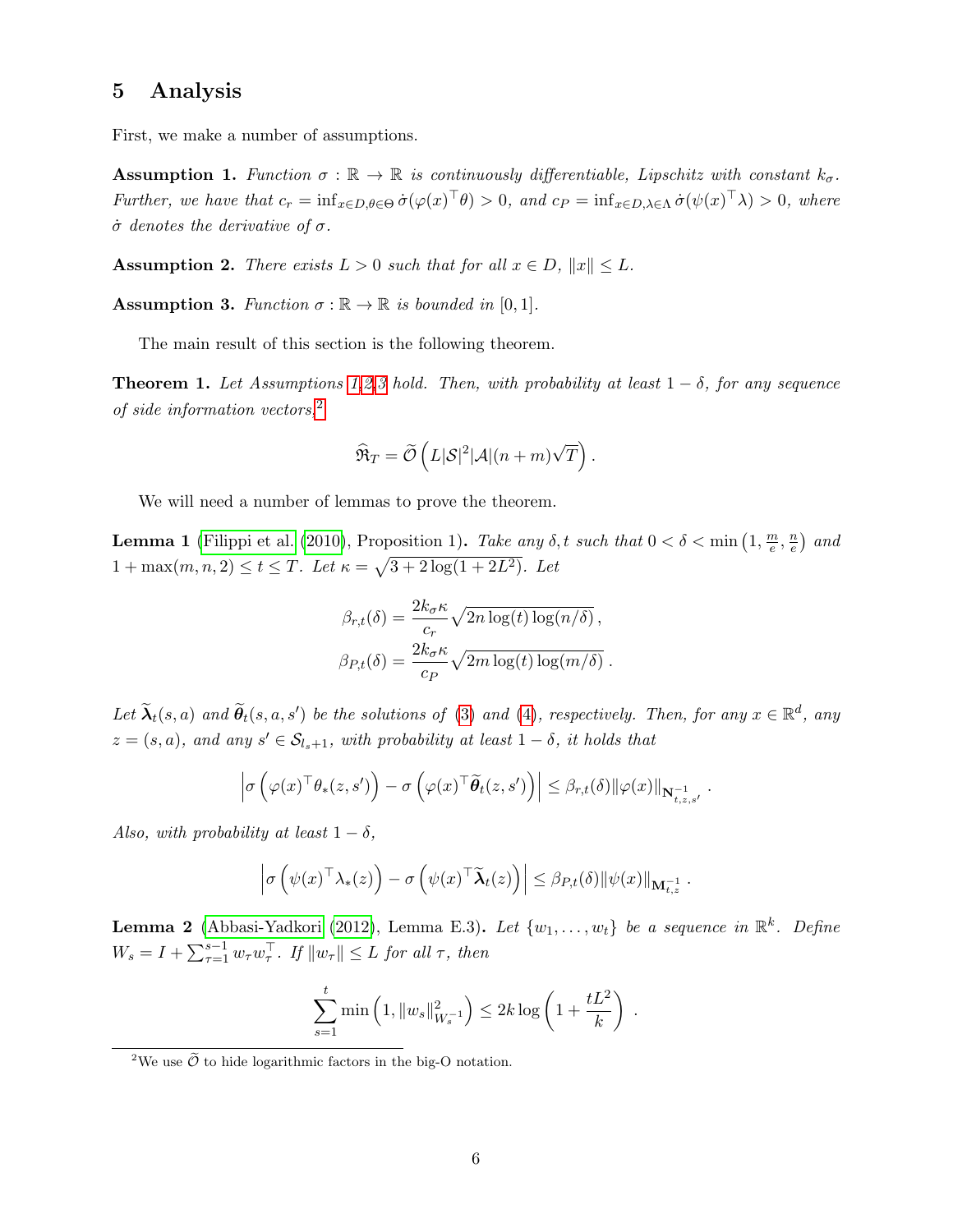Let  $\phi^*$  be the dynamic policy achieving the maximum in [\(1\)](#page-2-1). Also, let  $\hat{\mathbf{v}}_t = W\left(\hat{\mathbf{r}}_t, \boldsymbol{\pi}_t, \hat{\mathbf{P}}_t\right)$  be the estimate of the learner's value  $v_t$ . Since we select our model and policy optimistically, we have  $\widehat{\mathbf{v}}_t \geq W(r_{x_t}, \boldsymbol{\phi}_{x_t}^*, P_{x_t})$ . It follows that the regret can be bounded as

<span id="page-6-2"></span>
$$
\widehat{\mathbf{R}}_T = V_T^* - \sum_{t=1}^T \mathbf{v}_t
$$
\n
$$
= V_T^* - \sum_{t=1}^T \widehat{\mathbf{v}}_t + \sum_{t=1}^T (\widehat{\mathbf{v}}_t - \mathbf{v}_t)
$$
\n
$$
\leq \sum_{t=1}^T (\widehat{\mathbf{v}}_t - \mathbf{v}_t).
$$
\n(7)

To treat this term, we use some results by [Neu et al.](#page-12-1) [\(2012\)](#page-12-1). Consider  $\mu_t(s) = \mathbb{P} [s_{l_s} = s | \mathbf{u} \sim (\pi_t, P_{x_t})],$ that is, the probability that a trajectory generated by  $\pi_t$  and  $P_{x_t}$  includes s. Note that given a layer  $\mathcal{X}_{l}$ , the restriction  $\mu_{t,l} : \mathcal{X}_{l} \to [0,1]$  is a distribution. Define an estimate of  $\mu_t$  as  $\hat{\boldsymbol{\mu}}_t(s) = \mathbb{P}\left[\mathbf{s}_l = s | \mathbf{u} \sim (\boldsymbol{\pi}_t, \widehat{\mathbf{P}}_t)\right]$ . First, we repeat Lemma 4 of [Neu et al.](#page-12-1) [\(2012\)](#page-12-1).

<span id="page-6-0"></span>**Lemma 3.** Assume that there exists some function  $\mathbf{d}_t : S \times A \to \mathbb{R}^+$  such that  $\left\| \widehat{\mathbf{P}}_t(\cdot|s, a) - P_{x_t}(\cdot|s, a) \right\|_1 \le$  $\mathbf{d}_t(s, a)$  holds for all  $(s, a) \in \mathcal{S} \times \mathcal{A}$ . Then

$$
\sum_{s_l \in \mathcal{S}_l} |\widehat{\mu}_t(s_l) - \mu_t(s_l)| \leq \sum_{k=0}^{l-1} \sum_{s_k \in \mathcal{S}_k} \mu_t(s_k) \mathbf{d}_t(s_k, \pi_t(s_k))
$$

for all  $l = 1, 2, ..., L - 1$ .

Using this result, we can prove the following statement.

<span id="page-6-1"></span>**Lemma 4.** Assume that there exist some functions  $\mathbf{d}_t : \mathcal{S} \times \mathcal{A} \to \mathbb{R}^+$  and  $\mathbf{c}_t : \mathcal{S} \times \mathcal{A} \to \mathbb{R}^+$  such that  $\left\|\widehat{\mathbf{P}}_t(\cdot|s,a) - P_{x_t}(\cdot|s,a)\right\|_1 \leq \mathbf{d}_t(s,a)$  and  $\left|\widehat{\mathbf{r}}_t(s,a) - r_{x_t}(s,a)\right| \leq \mathbf{c}_t(s,a)$  hold for all  $(s,a) \in \mathcal{S} \times \mathcal{A}$ with probability at least  $1 - \delta$  each. Then with probability at least  $1 - 4\delta$ ,

$$
\sum_{t=1}^{T} (\widehat{\mathbf{v}}_t - \mathbf{v}_t) \leq \sum_{t=1}^{T} \sum_{l=0}^{L-1} L \mathbf{d}_t \left( \mathbf{s}_l^{(t)}, \mathbf{a}_l^{(t)}, x_t \right) + \sum_{t=1}^{T} \sum_{l=0}^{L-1} \mathbf{c}_t \left( \mathbf{s}_l^{(t)}, \mathbf{a}_l^{(t)}, x_t \right) + (L+1)|\mathcal{S}|\sqrt{2T \log \frac{L}{\delta}}.
$$

Proof. Fix an arbitrary  $t : 1 \le t \le T$ . We have  $\hat{\mathbf{v}}_t = \sum_{l=0}^{L-1} \sum_{s \in S_l} \hat{\boldsymbol{\mu}}_t(s) \hat{\mathbf{r}}_t(s, \pi_t(s))$  and  $\mathbf{v}_t = \sum_{l=0}^{L-1} \sum_{s \in S_l} \mu_t(s) r_{x}(s, \pi_t(s))$ , thus  $\sum_{l=0}^{L-1} \sum_{s \in \mathcal{S}_l} \mu_t(s) r_{x_t}(s, \pi_t(s)),$  thus

$$
\widehat{\mathbf{v}}_t - \mathbf{v}_t = \sum_{l=0}^{L-1} \sum_{s \in \mathcal{S}_l} \left( \widehat{\boldsymbol{\mu}}_t(s) - \boldsymbol{\mu}_t(s) \right) \widehat{\mathbf{r}}_t(s, \pi_t(s)) + \sum_{l=0}^{L-1} \sum_{s \in \mathcal{S}_l} \boldsymbol{\mu}_t(s) \left( \widehat{\mathbf{r}}_t(s, \pi_t(s)) - r_{x_t}(s, \pi_t(s)) \right)
$$
\n
$$
\leq \sum_{l=0}^{L-1} \sum_{s \in \mathcal{S}_l} |\widehat{\boldsymbol{\mu}}_t(s) - \boldsymbol{\mu}_t(s)| + \sum_{l=0}^{L-1} \sum_{s \in \mathcal{S}_l} \boldsymbol{\mu}_t(s) \left( \widehat{\mathbf{r}}_t(s, \pi_t(s)) - r_{x_t}(s, \pi_t(s)) \right)
$$

Using our upper bound on  $\left\|\widehat{\mathbf{P}}_t(\cdot|s,a) - P(\cdot|s,a)\right\|_1$  for all  $(s,a) \in \mathcal{S} \times \mathcal{A}$  along with Lemma [3,](#page-6-0) we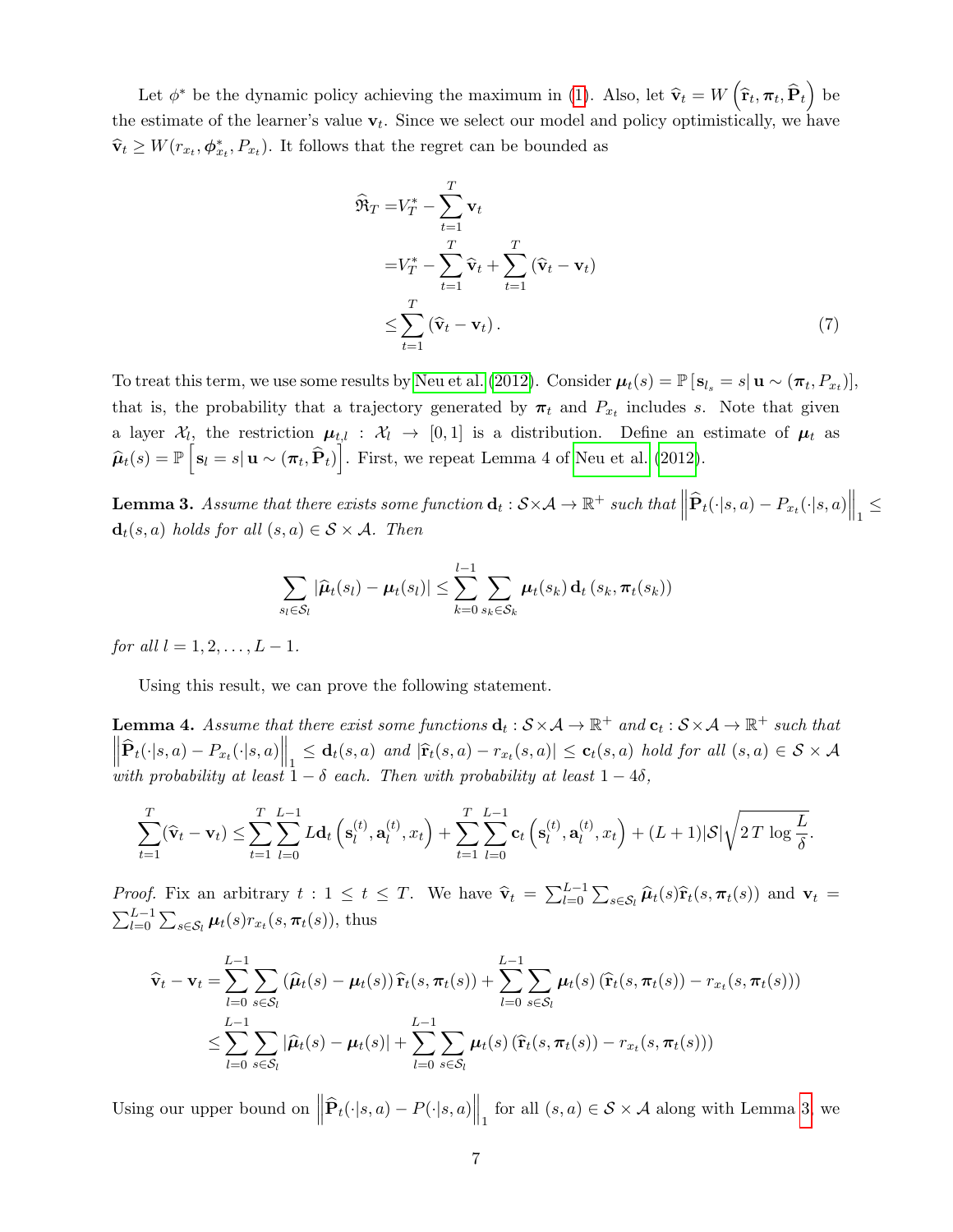<span id="page-7-0"></span>get

$$
\sum_{s \in S_l} |\widehat{\mu}_t(s) - \mu_t(s)| \leq \sum_{k=0}^{l-1} \sum_{s_k \in S_k} \mu_t(s_k) d_t(s_k, \pi_t(s_k))
$$
\n
$$
= \sum_{k=0}^{l-1} d_t \left( s_k^{(t)}, a_k^{(t)} \right) + \sum_{k=0}^{l-1} \sum_{s_k \in S_k} \left( \mu_t(s_k) - \mathbb{I}_{\{s_k^{(t)} = s_k\}} \right) d_t(s_k, \pi_t(s_k))
$$
\n(8)

with probability at least  $1 - \delta$ . Similarly, using our upper bound on  $|\hat{\mathbf{r}}_t(s, a) - r_{x_t}(s, a)|$  for all  $(s, a) \in \mathcal{S} \times \mathcal{A}$ , we get

$$
\sum_{l=0}^{L-1} \sum_{s \in \mathcal{S}_l} \mu_t(s) \left( \widehat{\mathbf{r}}_t(s, \pi_t(s)) - r_{x_t}(s, \pi_t(s)) \right) \le \sum_{l=0}^{L-1} \mathbf{c}_t \left( \mathbf{s}_l^{(t)}, \mathbf{a}_l^{(t)} \right) + \sum_{l=0}^{L-1} \sum_{s_l \in \mathcal{S}_l} \left( \mu_t(s_l) - \mathbb{I}_{\{\mathbf{s}_l^{(t)} = s_l\}} \right) \mathbf{c}_t \left( s_l, \pi_t \left( s_l \right) \right)
$$
\n(9)

with probability at least  $1 - \delta$ . For the second term on the right hand side of [\(8\)](#page-7-0), notice that  $\left( \boldsymbol{\mu}_t(s_k) - \mathbb{I}_{\left\{ \textbf{s}_k^{(t)} = s_k \right\}} \right)$ ) form a martingale difference sequence with respect to  $\{\mathbf{u}_t\}_{t=1}^T$  and thus by the Hoeffding–Azuma inequality and  $\mathbf{d}_t \leq 2$  almost surely, we have

$$
\sum_{t=1}^{T} \left(\boldsymbol{\mu}_t(s_k) - \mathbb{I}_{\left\{\mathbf{s}_k^{(t)} = s_k\right\}}\right) \mathbf{d}_t\left(s_k, \boldsymbol{\pi}_t\left(s_k\right)\right) \leq \sqrt{2\,T\,\log \frac{L}{\delta}}
$$

with probability at least  $1 - \delta/L$ . The union bound implies that we have, with probability at least  $1 - 2\delta$  simultaneously for all  $l = 1, \ldots, L$ ,

$$
\sum_{t=1}^{T} \sum_{s \in \mathcal{S}_l} |\widehat{\mu}_t(s) - \mu_t(s)| \leq \sum_{t=1}^{T} \sum_{k=0}^{l-1} \mathbf{d}_t \left( \mathbf{s}_k^{(t)}, \mathbf{a}_k^{(t)} \right) + \sum_{k=0}^{l-1} |\mathcal{S}_k| \sqrt{2T \log \frac{L}{\delta}}
$$
\n
$$
\leq \sum_{t=1}^{T} \sum_{k=0}^{L-1} \mathbf{d}_t \left( \mathbf{s}_k^{(t)}, \mathbf{a}_k^{(t)} \right) + |\mathcal{S}| \sqrt{2T \log \frac{L}{\delta}}.
$$
\n(10)

By a similar argument,

$$
\sum_{t=1}^{T} \sum_{l=0}^{L-1} \sum_{s \in \mathcal{S}_l} \mu_t(s) \left( \widehat{\mathbf{r}}_t(s, \pi_t(s)) - r_{x_t}(s, \pi_t(s)) \right) \le \sum_{t=1}^{T} \sum_{l=0}^{L-1} \mathbf{c}_t \left( \mathbf{s}_l^{(t)}, \mathbf{a}_l^{(t)} \right) + |\mathcal{S}| \sqrt{2T \log \frac{L}{\delta}} \tag{11}
$$

also holds with probability at least  $1-\delta$ . We obtain the statement of the lemma by using the union bound.  $\Box$ 

Now we are ready to prove our main result.

Proof of Theorem 1. Fix some l. Let 
$$
D_{l,T} = \sum_{t=1}^{T} \mathbf{d}_t \left( \mathbf{s}_l^{(t)}, \mathbf{a}_l^{(t)} \right)
$$
 and  $C_{l,T} = \sum_{t=1}^{T} \mathbf{c}_t \left( \mathbf{s}_l^{(t)}, \mathbf{a}_l^{(t)} \right)$ .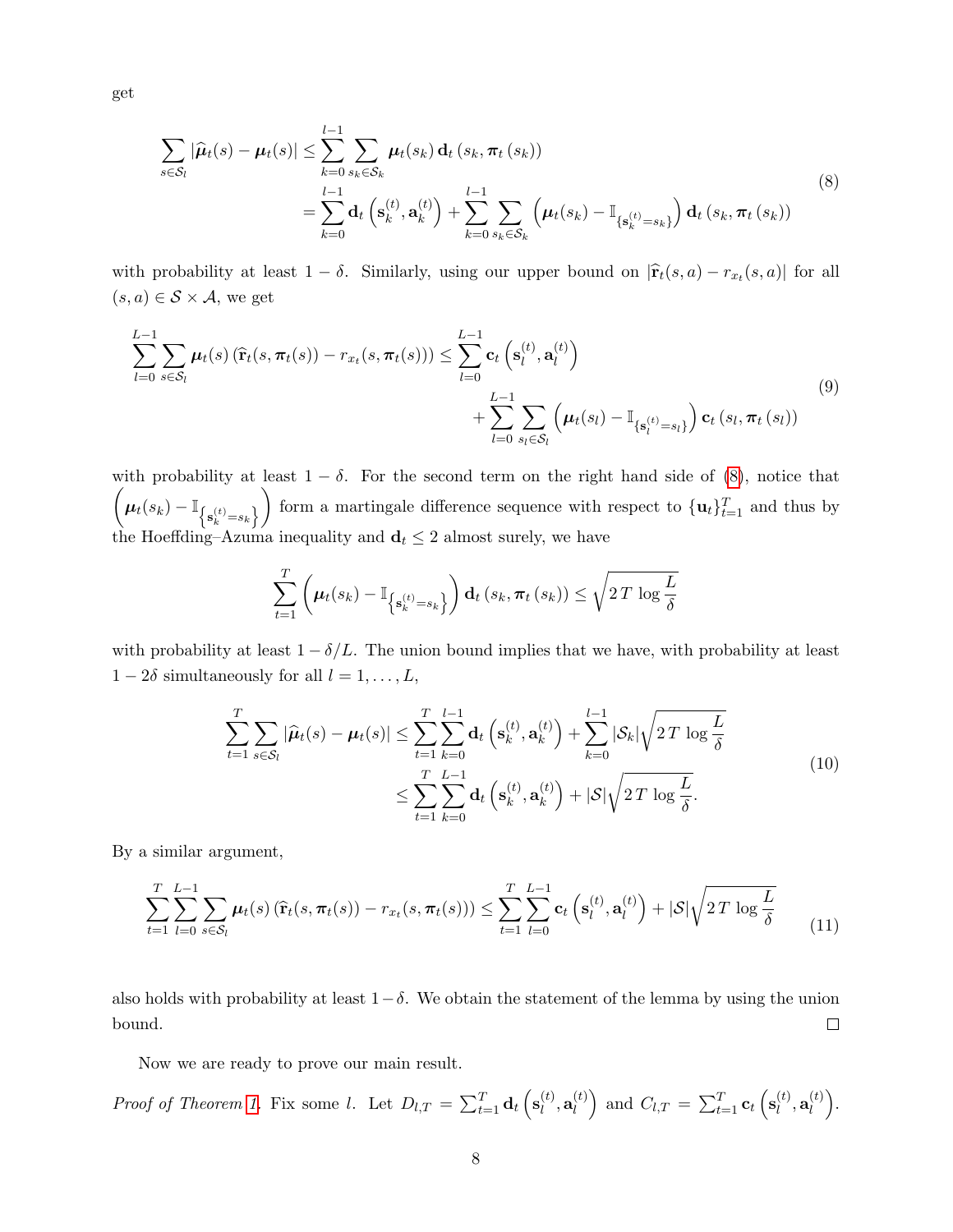Fix  $z = (s, a)$ . Let  $\tau(t)$  be the number of time steps that we have observed z up to time t. Let

$$
\mathbf{d}_t(s,a) = \beta_{r,\boldsymbol{\tau}(t)}(\delta) \sum_{s'} \|\varphi(x)\|_{\mathbf{N}_{\boldsymbol{\tau}(t),s,a,s'}^{-1}}.
$$

By Lemma [1,](#page-5-5)  $\mathbf{d}_t(s, a)$  is an upper bound on the error of our transition estimates, thus satisfying the condition of Lemmas [3](#page-6-0) and [4.](#page-6-1)

Let  $\mathbf{t}(\tau)$  be the timestep that we observe  $(s, a)$  for the  $\tau$ th time. Notice that  $\tau(\mathbf{t}(\tau)) = \tau$ . Let  $\epsilon_{\tau}^2 = \min\left(\|\varphi(x_{\mathbf{t}(\tau)})\|_{\mathbf{N}_{\tau,z,s'}^{-1}}^2, 1\right)$ . As  $\mathbf{d}_t \leq 2$ , we can write

$$
D_{l,T} = 2 \sum_{z \in (S_{l}, \mathcal{A})} \mathbb{I}_{\{\mathbf{s}_{l}^{(t)} = s, \mathbf{a}_{l}^{(t)} = a\}} \min\{\mathbf{d}_{t}(z), 1\}
$$
  
\n
$$
= 2 \sum_{z \in (S_{l}, \mathcal{A})} \sum_{\tau=1}^{\tau(T)} \min\{\mathbf{d}_{t(\tau)}(z), 1\}
$$
  
\n
$$
= \sum_{z \in (S_{l}, \mathcal{A})} \sum_{\tau=1}^{\tau(T)} \beta_{r,\tau}(\delta) \sum_{s'} \epsilon_{\tau}
$$
  
\n
$$
\leq \beta_{r,T}(\delta) \sum_{z \in (S_{l}, \mathcal{A})} \sum_{s'} \sum_{\tau=1}^{\tau(T)} \epsilon_{\tau}
$$
  
\n
$$
\leq \beta_{r,T}(\delta) \sum_{z \in (S_{l}, \mathcal{A})} \sum_{s'} \sqrt{\tau(T) \sum_{\tau=1}^{\tau(T)} \epsilon_{\tau}^{2}}
$$
  
\n
$$
\leq 2\beta_{r,T}(\delta) |\mathcal{S}_{l}| |\mathcal{S}_{l+1}| |\mathcal{A}| \sqrt{T n \log\left(1 + \frac{TL^{2}}{n}\right)},
$$
\n(12)

where the last inequality follows from Lemma [2.](#page-5-6) Similarly, we can prove that

$$
C_{l,T} \le 2\beta_{P,T}(\delta)|\mathcal{S}_l||\mathcal{A}|\sqrt{Tm\log\left(1+\frac{TL^2}{m}\right)}\,. \tag{13}
$$

Summing up these bounds for all  $l = 0, 1, \ldots, L - 1$ , using Inequality [\(7\)](#page-6-2) and Lemma [4](#page-6-1) gives the upper bound on the regret as

$$
\widehat{\mathfrak{R}}_T \le (L+1)|\mathcal{S}|\sqrt{2T \log \frac{L}{\delta}} + 2\beta_{P,T}(\delta)L|\mathcal{S}|^2|\mathcal{A}|\sqrt{Tn \log \left(1 + \frac{TL^2}{d}\right)}
$$

$$
+ 2\beta_{R,T}(\delta)|\mathcal{S}||\mathcal{A}|\sqrt{Tm \log \left(1 + \frac{TL^2}{d}\right)}.
$$

 $\Box$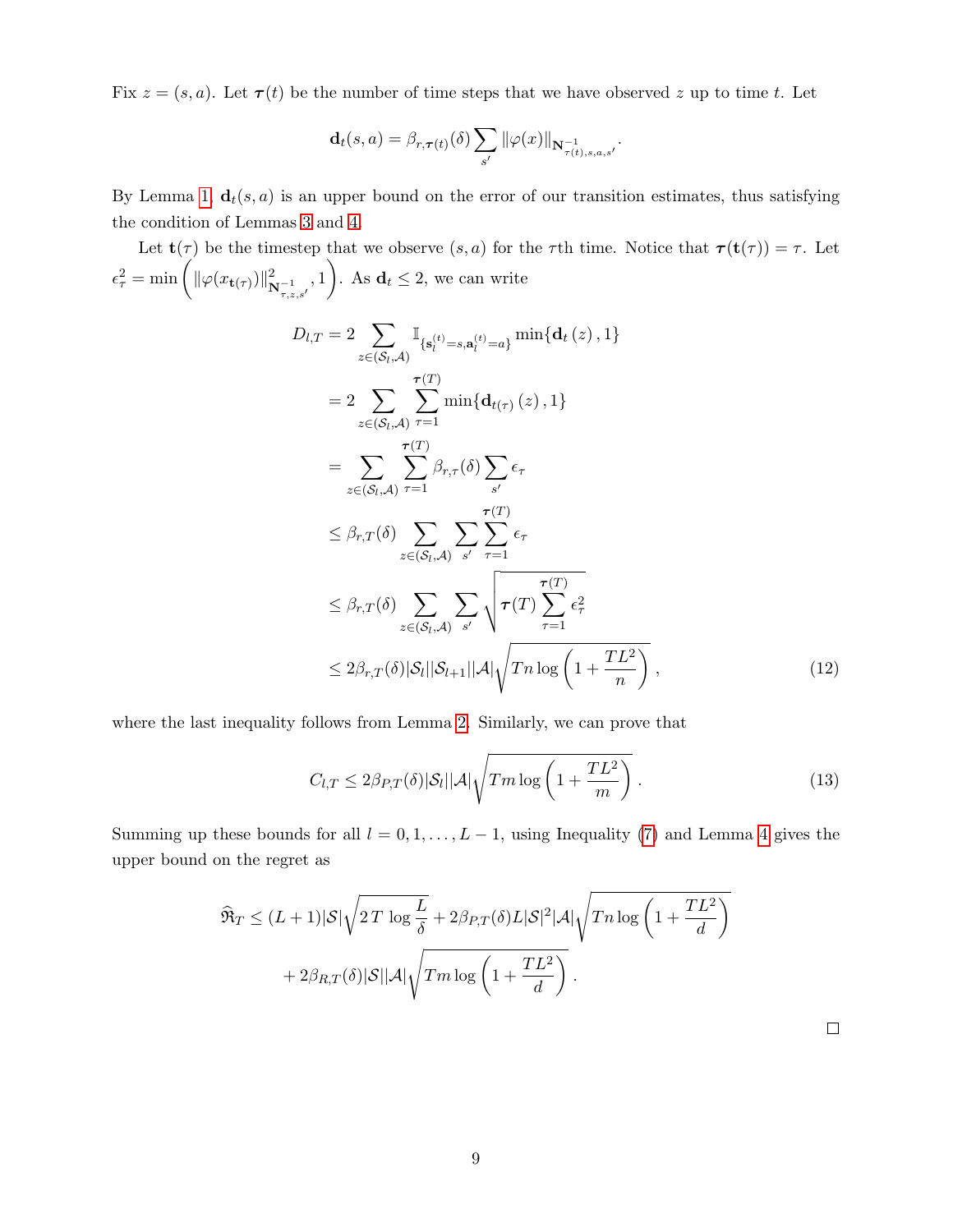### <span id="page-9-0"></span>6 Extended dynamic programming

The extended dynamic programming algorithm is given by Algorithm [2.](#page-9-1) The next lemma, which

<span id="page-9-1"></span>Algorithm 2 Extended dynamic programming for finding an optimistic policy and transition model for a given confidence set of transition functions and given rewards.

Input: confidence sets of the form [\(5\)](#page-4-0) and [\(6\)](#page-4-1) . Initialization: Set  $w(s_L) = 0$ . For  $l = L - 1, L - 2, \ldots, 0$ 

- 1. Let  $k = |\mathcal{S}_{l+1}|$  and  $(s_1^*, s_2^*, \ldots, s_k^*)$  be a sorting of the states in  $\mathcal{X}_{l+1}$  such that  $w(s_1^*) \geq w(s_2^*) \geq$  $\cdots \geq w(s_k^*).$
- 2. For all  $(s, a) \in \mathcal{S}_l \times \mathcal{A}$ 
	- (a)  $r^*(s, a) = \min\{r^+(s, a), 1\}.$
	- (b)  $\Delta(s, a) = \sum_{i=2}^{k} p^-(s_i^* | s, a).$
	- (c)  $P^*(s_1^*|s, a) = \min \{p^+(s'|s, a) \Delta(s, a), 1\}.$
	- (d)  $P^*(s_i^*|s, a) = \sigma(\varphi(x_t))^{\top} \tilde{\theta}_t(s_i^*, s, a)$  for all  $i = 2, 3, ..., k$ .
	- (e) Set  $j = k$ .
	- (f) While  $\sum_{i} P^{*}(s_{i}^{*}|s, a) > 1$  do i. Set  $P^*(s_j^*|s, a) = \max \left\{ p^-(s_j^*|s, a), 1 - \sum_{i \neq j} P^*(s_i^*|s, a) \right\}$ ii. Set  $j = j - 1$ .
- 3. For all  $s \in S_l$

(a) Let 
$$
w(s) = \max_a \{r^*(s, a) + \sum_{s'} P^*(s'|s, a)w(s')\}.
$$

(b) Let  $\pi^*(s) = \arg \max_a \{ r^*(s, a) + \sum_{s'} P^*(s'|s, a) w(s') \}.$ 

Return: optimistic transition function  $P^*$ , optimistic reward function  $r^*$ , optimistic policy  $\pi^*$ .

can be obtained by a straightforward modification of the proof of Theorem 7 of [Jaksch et al.](#page-11-6) [\(2010\)](#page-11-6), shows that Algorithm [2](#page-9-1) efficiently solves the desired minimization problem.

**Lemma 5.** Algorithm [2](#page-9-1) solves the maximization problem [\(2\)](#page-4-2) for the confidence sets  $\mathcal{P}_x(\Theta)$  and  $\mathcal{R}_x(\mathbf{\Lambda})$ . Let  $C = \sum_{l=0}^{L-1} |\mathcal{S}_l||\mathcal{S}_{l+1}|$  denote the maximum number of possible transitions in the given model. The time and space complexity of Algorithm [2](#page-9-1) is the number of possible non-zero elements of P allowed by the given structure, and so it is  $\mathcal{O}(C|\mathcal{A}|)$ , which, in turn, is  $\mathcal{O}(|\mathcal{A}||\mathcal{S}|^2)$ .

### 7 Conclusions

In this paper, we introduced a model for online learning in episodic MDPs where the transition and reward functions can depend on some side information provided to the learner. We proposed and analyzed a novel algorithm for minimizing regret in this setting and have shown that the regret of this algorithm is  $\tilde{\mathcal{O}}(L|\mathcal{S}|^2|\mathcal{A}|(n+m)\sqrt{T})$ . While we are not aware of any theoretical results for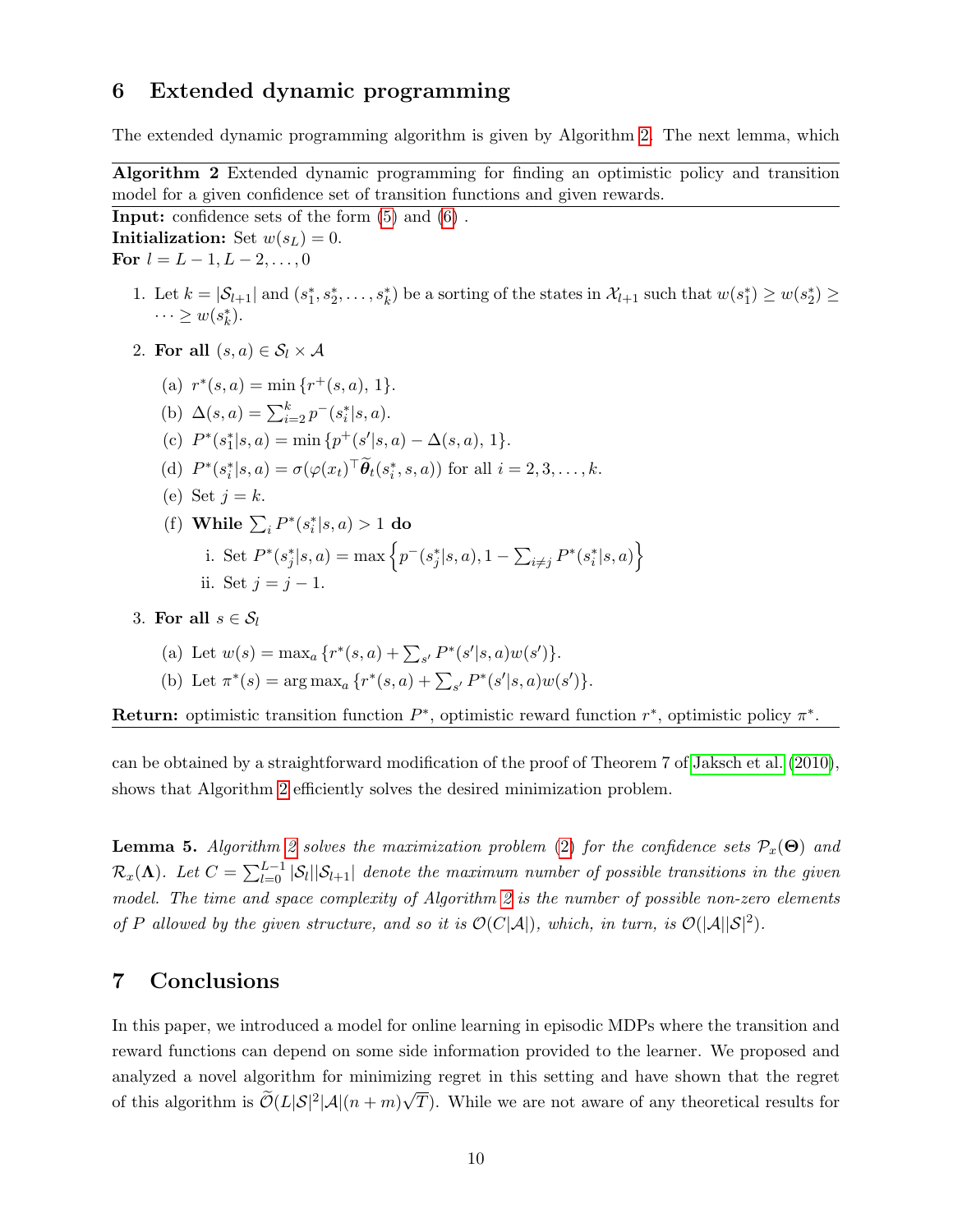this precise setting, it is beneficial to compare our results to previously known guarantees for other settings.

First, the UCRL2 algorithm of [Jaksch et al.](#page-11-6) [\(2010\)](#page-11-6) enjoys a regret bound of  $\widetilde{\mathcal{O}}(L|\mathcal{S}|\sqrt{|\mathcal{A}|T})$  for L-step episodic problems with fixed transition and reward functions. This setting can be regarded as a special case of ours when  $m = n = 1$  and constant (or i.i.d.) side information, thus our bounds for this case are worse by a multiplicative factor of  $\mathcal{O}(|S|\sqrt{|A|})$ . <sup>[3](#page-10-0)</sup> However, our algorithm achieves low regret against a much richer class of policies, so our guarantees are far superior when side information has a large impact on the decision process.

There is also a large literature on temporal-difference methods that are model-free and learn a value function. Asymptotic behavior of temporal-difference methods [\(Sutton, 1988\)](#page-12-2) in large state and action spaces is studied both in on-policy [\(Tsitsiklis and Van Roy, 1997\)](#page-12-3) and off-policy [\(Sutton et al., 2009b,](#page-12-4)[a,](#page-12-5) [Maei et al., 2009\)](#page-11-12) settings. All these results concern the policy estimation problem, i.e., estimating the value of a fixed policy. The available results for the control problem, i.e., estimating the value of the optimal policy, are more limited [\(Maei et al., 2010\)](#page-11-13) and prove only convergence to local optimum of some objective function. It is not clear if and under what conditions these TD control methods converge to the optimal policy.

[Yu and Mannor](#page-12-6) [\(2009a](#page-12-6)[,b\)](#page-12-7) consider the problem of online learning in MDPs where the reward and transition functions may change arbitrarily after each time step. Their setting can be seen as a significantly more difficult version of ours, when the side information  $x_t$  is only revealed *after* the learner selects its policy  $\pi_t$ . One cannot expect to be able to compete with the set of dynamic policies using side information, so they consider regret minimization against the pool of stationary state-feedback policies. Still, the algorithms proposed in these papers fail to achieve sublinear regret. The mere existence of consistent learning algorithms for this problem is a very interesting open problem.

An interesting direction of future work is to consider learning in unichain Markov decision processes where a new side information vector is provided after each transition made in the MDP. The main challenge in this setting is that long-term planning in such a quickly changing environment is very difficult without making strong assumptions on the generation of the sequence of side information vectors. Learning in the situation when the sequence  $(x_t)$  is generated by an oblivious adversary is not much simpler than in the setting of [Yu and Mannor](#page-12-6) [\(2009a,](#page-12-6)[b\)](#page-12-7): seeing one step into the future does not help much when having to plan multiple steps ahead in a Markovian environment.

We expect that a non-trivial combination of the ideas presented in the current paper with principles of online prediction of arbitrary sequences can help constructing algorithms that achieve consistency in the above settings.

<span id="page-10-0"></span><sup>&</sup>lt;sup>3</sup>This difference stems from the fact that we have to directly bound the error of  $\left| \widehat{\mathbf{P}}_t(s'|s, a) - P_{x_t}(s'|s, a) \right|$  instead of the norm  $\left\|\widehat{\mathbf{P}}_t(\cdot|s,a) - P_{x_t}(\cdot|s,a)\right\|_1$ . While such a bound is readily available for the single-parameter linear setting, it is highly non-trivial whether a similar result is provable for generalized linear models.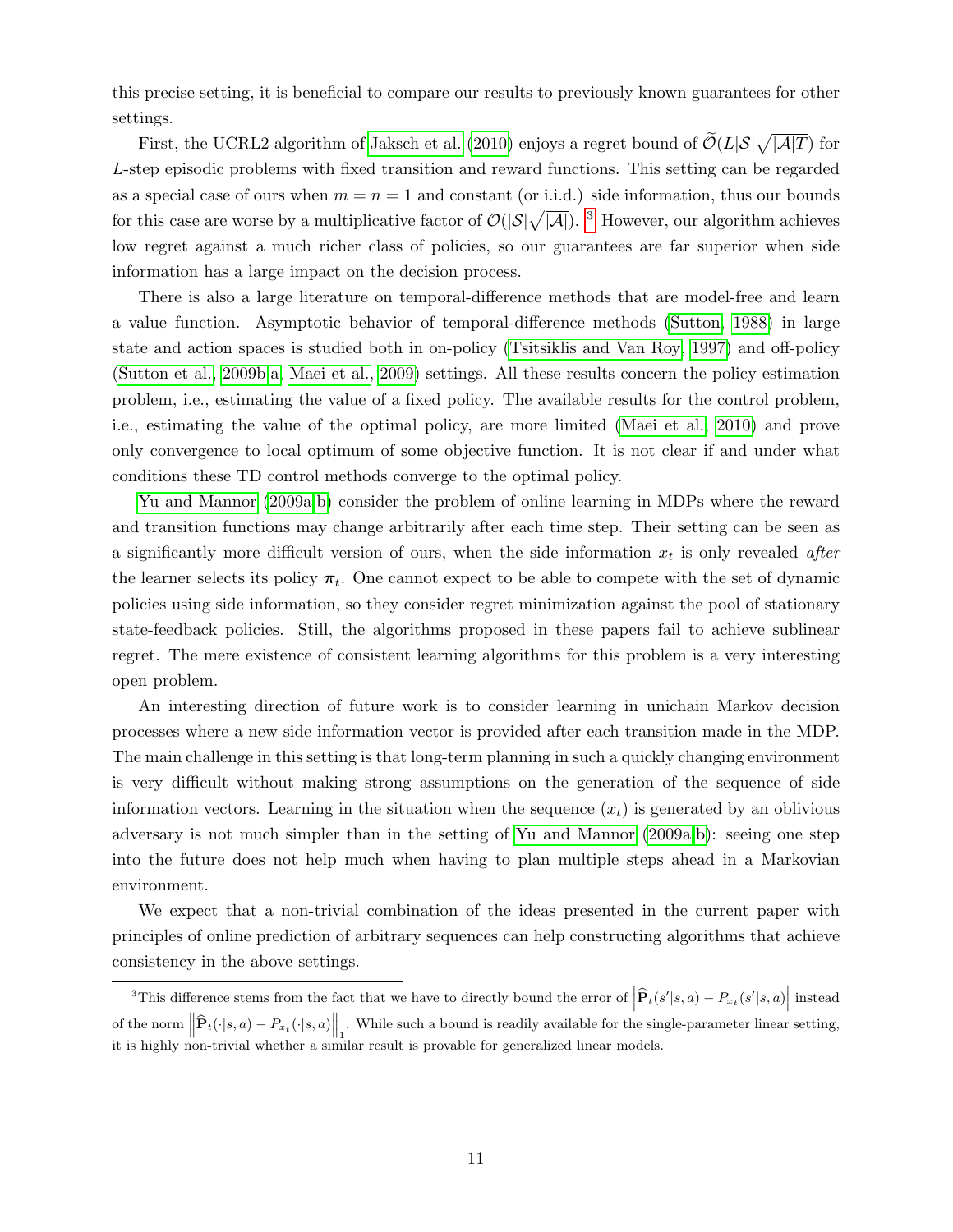## References

- <span id="page-11-4"></span>Y. Abbasi-Yadkori. *Online Learning for Linearly Parametrized Control Problems*. PhD thesis, University of Alberta, 2012.
- <span id="page-11-3"></span>Y. Abbasi-Yadkori and Cs. Szepesvári. Regret bounds for the adaptive control of linear quadratic systems. In COLT, 2011.
- <span id="page-11-10"></span>Peter Auer. Using confidence bounds for exploitation-exploration trade-offs. Journal of Machine Learning Research, 3:397–422, 2002.
- <span id="page-11-9"></span>Peter Auer, Nicolò Cesa-Bianchi, and Paul Fischer. Finite time analysis of the multiarmed bandit problem. Machine Learning, 47(2-3):235–256, 2002.
- <span id="page-11-11"></span>Varsha Dani, Thomas P. Hayes, and Sham M. Kakade. Stochastic linear optimization under bandit feedback. In Conference on Learning Theory, pages 355–366, 2008.
- <span id="page-11-7"></span>Sarah Filippi, Olivier Cappé, Aurélien Garivier, and Csaba Szepesvári. Parametric bandits: The generalized linear case. In NIPS, pages 586–594, 2010.
- <span id="page-11-5"></span>András György, Tamás Linder, Gábor Lugosi, and György Ottucsák. The on-line shortest path problem under partial monitoring. Journal of Machine Learning Research, 8:2369–2403, 2007. ISSN 1532-4435.
- <span id="page-11-6"></span>Thomas Jaksch, Ronald Ortner, and Peter Auer. Near-optimal regret bounds for reinforcement learning. J. Mach. Learn. Res., 99:1563–1600, August 2010. ISSN 1532-4435. URL [http:](http://portal.acm.org/citation.cfm?id=1859890.1859902) [//portal.acm.org/citation.cfm?id=1859890.1859902](http://portal.acm.org/citation.cfm?id=1859890.1859902).
- <span id="page-11-8"></span>Tze Leung Lai and Herbert Robbins. Asymptotically efficient adaptive allocation rules. Advances in Applied Mathematics, 6:4–22, 1985.
- <span id="page-11-0"></span>P. W. Lavori and R. Dawson. A design for testing clinical strategies: biased individually tailored within-subject randomization. *Journal of the Royal Statistical Society A*, 163:29–38, 2000.
- <span id="page-11-2"></span>Lihong Li, Wei Chu, John Langford, and Robert E. Schapire. A contextual-bandit approach to personalized news article recommendation. In WWW, 2010.
- <span id="page-11-12"></span>H. R. Maei, Cs. Szepesvári, S. Bhatnagar, D. Precup, D. Silver, and R. S. Sutton. Convergent temporal-difference learning with arbitrary smooth function approximation. In Advances in Neural Information Processing Systems, 2009.
- <span id="page-11-13"></span>H. R. Maei, Cs. Szepesvári, S. Bhatnagar, and R. S. Sutton. Toward off-policy learning control with function approximation. In Proceedings of the 27th International Conference on Machine Learning, 2010.
- <span id="page-11-1"></span>S. A. Murphy, M. J. van der Laan, and J. M. Robins. Marginal mean models for dynamic regimes. Journal of American Statistical Association, 96:1410–1423, 2001.